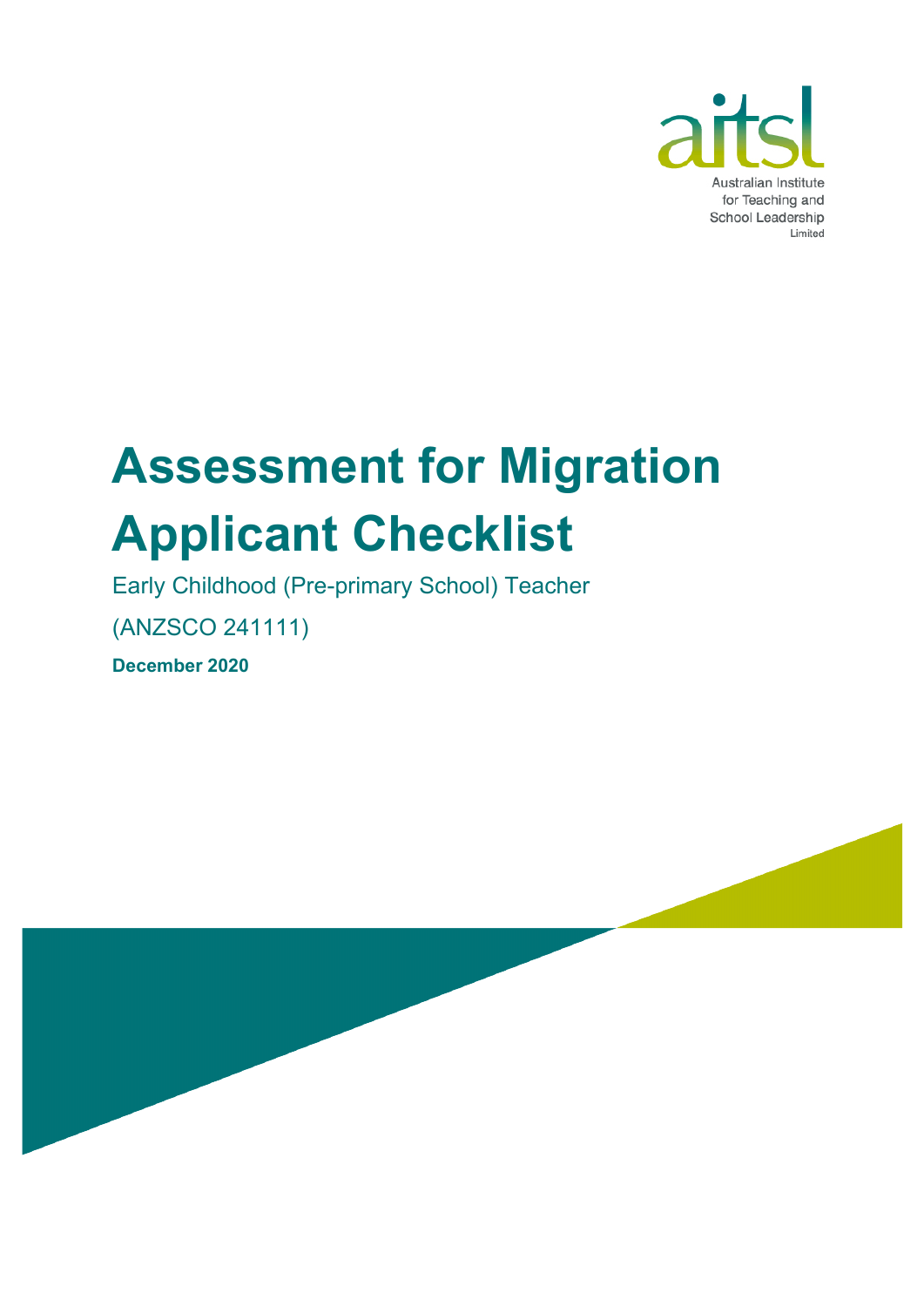### Applicant Check List

### **Early Childhood (Pre-primary School) Teacher (ANZSCO 241111)**

**For the purposes of AITSL Assessment for Migration an Early Childhood (Pre-primary School) Teacher is degree qualified to teach students between the ages Birth to 8 years in education programs prior to and in the early years of primary school.**

#### **Assessment criteria for Early Childhood (Pre-primary School) Teacher (ANZSCO 241111)**

All applications will be assessed against two (2) criteria. Applications must meet **BOTH** criteria to obtain a successful outcome.

#### **Criterion 1. Qualifications**

Completion of a minimum of four years full-time (or part-time equivalent) higher education (university) level study that results in qualification/s. This must include a relevant initial teacher education qualification and can include other qualifications.

#### Initial teacher education qualification requirement

The study must include an initial teacher education qualification comparable to the educational level of an Australian Bachelor degree (Australian Qualifications Framework Level 7) or higher, which includes:

- i) at least one year full-time (or part-time equivalent) higher education (university) level study of Early Childhood (Pre-primary School) Teacher initial teacher education
- ii) completion of at least 45 days of supervised teaching practice with students across the Birth to 8 years age range in education programs prior to and in the early years of primary school\*.

*\* For information about suitable evidence of supervised teaching practice see the Application Guide pages 6 and 7.*

#### Other higher education qualifications requirement

Other higher education qualification/s contributing to the four years of study must be comparable to the educational level of an Australian Advanced Diploma/Associate Degree (Australian Qualifications Framework Level 6) or higher.

*NOTE: AITSL does not assess short courses (less than one year full-time study), professional development programs or incomplete qualifications.*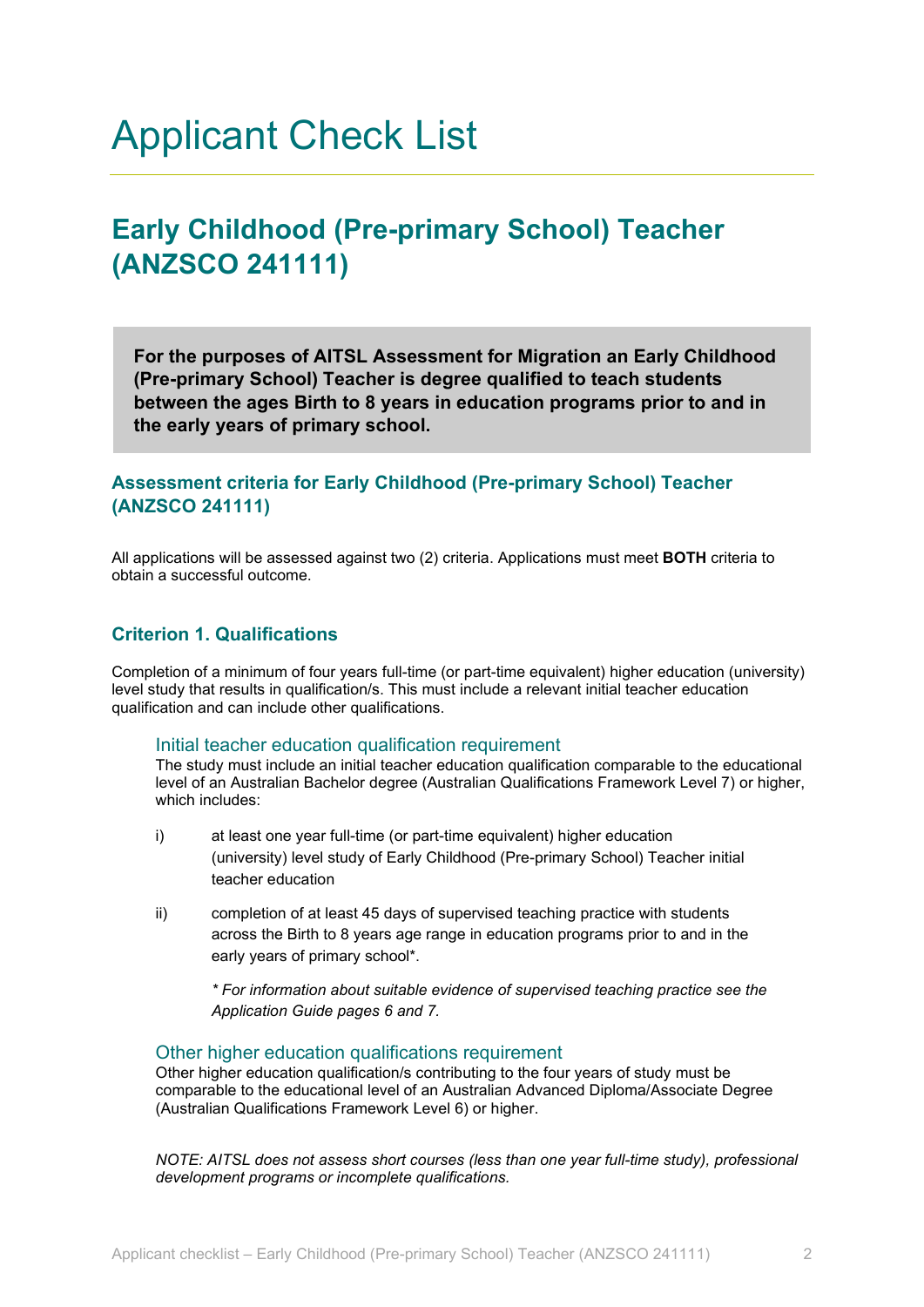#### **Criterion 2. English language proficiency**

Proficiency in English language demonstrated by ONE of the following:

#### Option 1

Completion of at least four full years of study (or part-time equivalent) in higher education (university) in Australia, Canada, the Republic of Ireland, New Zealand, the United Kingdom or the United States of America resulting in qualification/s comparable to the educational level of an Australian Bachelor degree (Australian Qualifications Framework Level 7) or higher. This study must include a recognised initial teacher education qualification.

Or

#### Option 2

An Academic version of the International English Language Testing System (IELTS) Test Report Form (TRF) that shows a score of at least 7.0 for both Reading and Writing; and a score of at least 8.0 for both Speaking and Listening. The IELTS test scores must appear on a single IELTS TRF and be the result of a test undertaken during the 24 month period prior to submitting an application.

*NOTE: AITSL reserves the right to ask an applicant to undertake the Academic version of the IELTS test if there is uncertainty about their level of English language proficiency.*